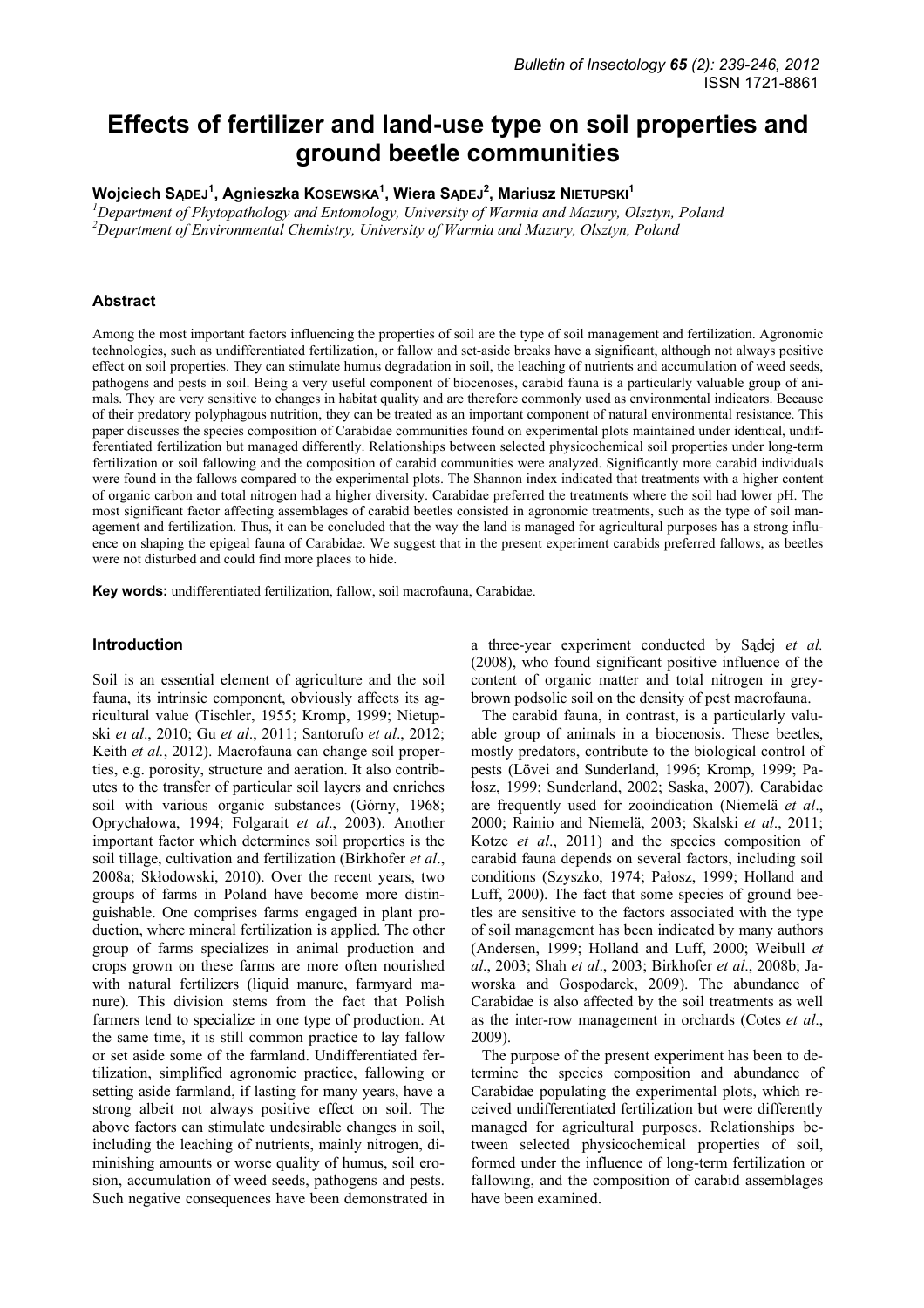## **Materials and methods**

The location and design of the trials

The present research was based on a long–term static field experiment, set up in a random block design at the Research Station in Bałcyny (northern Poland – UTM DE23) in 1972. The field experiment has been conducted by the researchers from the Chair of Environmental Chemistry at the University of Warmia and Mazury in Olsztyn. It is located on grey-brown podsolic soil, developed on medium clay underlain by the light sand (Soil Taxonomy). The farmland covered by the experiment is used for growing crops in a 7-year rotation system, consisting of potato, spring barley, winter oilseed rape, winter wheat + winter rye aftercrop, maize, spring barley and winter wheat. The trials discussed in this paper began in the first year of the fifth rotation cycle and continued for 3 years on potato, spring barley and winter oilseed rape fields.

The objective has been to compare the effect of natural and mineral fertilizers. The natural fertilizers included farmyard manure (FYM) and bovine liquid manure (BLM), which was applied in two doses: I - balanced with FYM in the amount of total nitrogen introduced to soil (BLM I), and II - corresponding to FYM in the amount of organic carbon added to soil (BLM II). The rate of nitrogen in mineral fertilizers (NPK) was equal to the amount of this element introduced to soil with FYM or liquid manure dose I, whereas the fertilization with phosphorus and potassium was adjusted to the nutritional requirements of each of the crops. The rates of fertilizers were established every year, prior to their introduction to soil. The average annual rates of natural fertilizers are shown in figure 1. Figure 2, in turn, presents the average amounts of nutrients added to soil each year with the fertilizers applied over 33 years. The control (Control) was a treatment without any fertilization. The experiment was run in 6 replications, and the area of each plot for harvest was  $52.5 \text{ m}^2$ . Four out of the six replications were chosen for entomological investigations. Two other treatments consisted of fields kept fallow for eight (Fallow I) and twelve (Fallow II) years. The fallows were adjacent to the field experiment and the soil underneath belonged to the same soil classification class. The area of each fallow was approximately equal to the total area of four plots from a single treatment.

## Chemical analyses of soil

Soil samples for chemical analyses were taken each year after the crop grown in that year had been harvested. The samples were collected from the 0-25 cm soil layer. Chemical analyses were carried out in the laboratory of the Chair of Environmental Chemistry of the UWM in Olsztyn. The following determinations were made: content of organic carbon by Tiurin method (Bednarek *et al*., 2005), total nitrogen content by Kjeldahl method (Mroczkowski and Stuczyński, 2011), content of hydrogen and alkaline ions by Kappen method (Drozd *et al*., 2002) and soil reaction by potentiometry. Having completed the chemical analyses, the following were computed: the ratio of organic carbon to total nitrogen (table 1), soil sorption capacity and base saturation of soil (table 2).



**Figure 1.** Rates of natural fertilizers applied during the long-term static experiment (annual means for 33 years).



**Figure 2.** Amounts of nutrients introduced to soil with natural fertilizers (annual means for 33 years).

#### Soil sampling

In order to determine the composition of the fauna populating the tested plots and fallows, soil samples were taken six times at 3-week intervals from May to September each year. A cylinder measuring 160 mm in height and 95 mm in diameter was used for the sampling. On field, each soil sample was passed through a 10-mm-mesh sieve and, once brought to the laboratory, placed in Tullgren funnels for 7-8 days in order to obtain smaller insects using the dynamic method (Górny and Grűm, 1981). In total, 24 aggregate samples were taken annually from each experimental treatment. One sample consisted of the soil from 20 cylinders (5 cylinders from each plot - samples taken along the plot's diagonal). From both fallows, 20 single samples were taken once, 5 samples from each of the following locations: near the edge, near the middle and in the middle of the fallow field. Soil sampling with a soil cylinder is not a popular method for collecting samples of carabid fauna, but it was applied in this study because it is part of a larger project, in which all soil macrofauna is investigated. The best-known collection method used by carabidologists is pitfall trapping (Kotze *et al*., 2011), but soil samples have also been, for example by Pfiffner and Luka (2000). The specimens of carabid beetles retrieved from soil samples were identified with the keys by Pawłowski (1974), Watała (1995) and Hůrka (1996).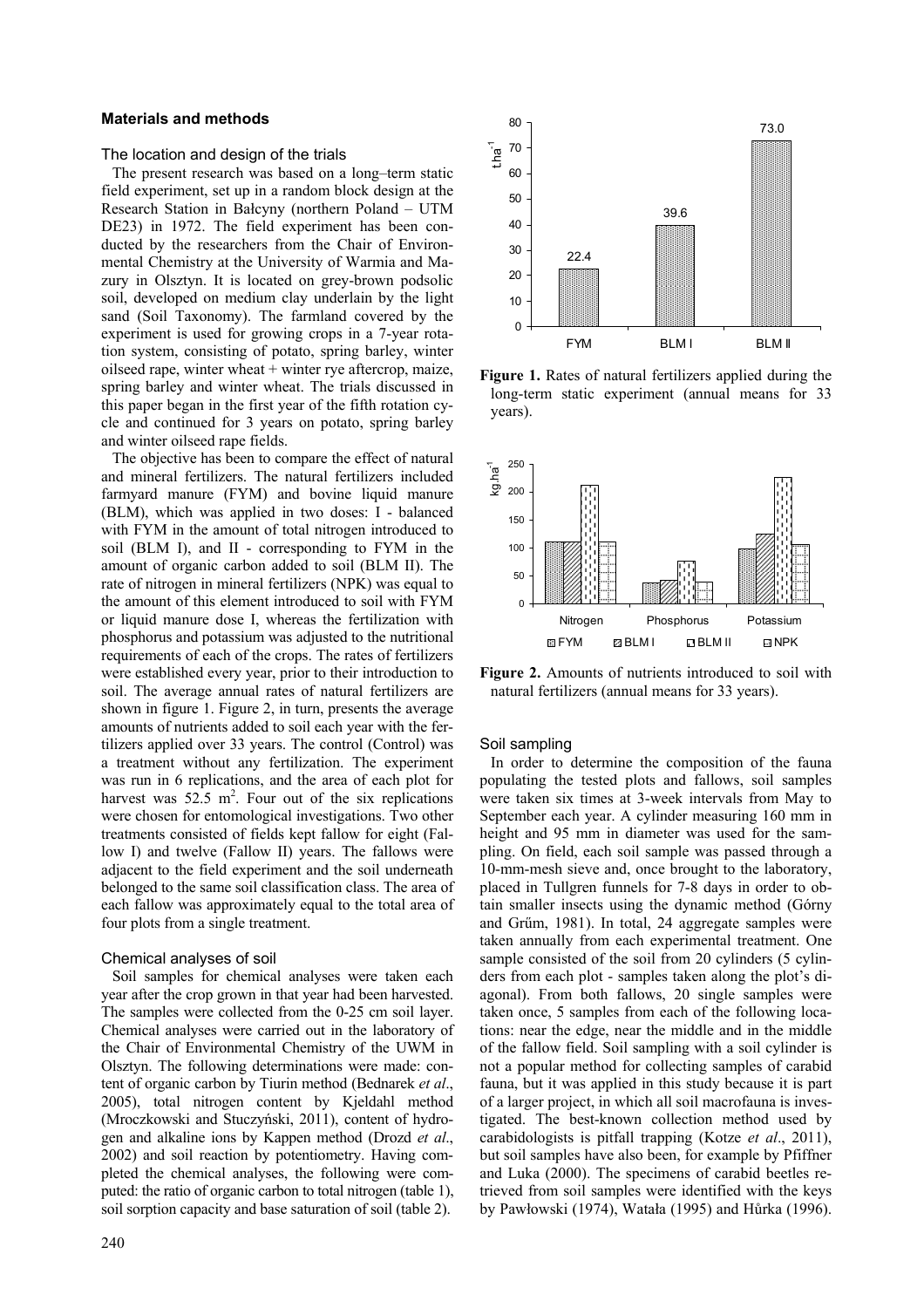**Table 1.** Content of organic carbon, total nitrogen and C:N ratio in soil (means for 3 years).

| Parameter                         | Treatments * |      |       |       |      |       |          |  |
|-----------------------------------|--------------|------|-------|-------|------|-------|----------|--|
|                                   |              |      |       |       |      |       |          |  |
| $pH$ in $H_2O$                    |              | 5.9  | 5.8   | 6.2   | 5.5  | 6.6   | 6.2      |  |
| $C(g \cdot kg^{-1} \text{ soil})$ | <b>7</b> 1   | 9.4  | 10.25 | 11.54 | 7.91 | 12.77 | 14.44    |  |
| $N$ (g·kg <sup>-1</sup><br>soil)  | 0.6          | 0.73 | 0.85  | 0.87  | 0.71 | 1.15  |          |  |
| C: N                              | 19           | 12.9 | ി     | 13.4  |      | 16    | <b>⊿</b> |  |

\* Treatments: 1. control, unfertilized; 2. liquid manure rate I (BLM I); 3. liquid manure rate II (BLM II); 4. FYM; 5. NPK; 6. eight-year fallow (Fallow I); 7. twelve-year fallow (Fallow II).

**Table 2.** Value of soil reaction and soil sorptive properties (means for 3 years).

| No             | Fertilization | pH in<br>1 mol KCl | Hydrolytic<br>acidity (Hh)<br>$mmol^{(+)}$ kg | Base exchange<br>capacity $(S)$<br>mmol <sup>(+)</sup> kg $^{-1}$ | Cation exchange<br>capacity $(T)$<br>$mmol^{(+)}$ kg | Base saturation<br>of soils<br>$\%$ |
|----------------|---------------|--------------------|-----------------------------------------------|-------------------------------------------------------------------|------------------------------------------------------|-------------------------------------|
|                | Control       | 5.00               | 20.2                                          | 40.0                                                              | 60.2                                                 | 66.4                                |
| 2              | <b>BLM I</b>  | 5.17               | 29.5                                          | 61.8                                                              | 91.3                                                 | 67.7                                |
| 3              | <b>BLM II</b> | 5.02               | 29.8                                          | 75.8                                                              | 105.6                                                | 71.8                                |
| $\overline{4}$ | <b>FYM</b>    | 5.45               | 27.6                                          | 83.8                                                              | 111.4                                                | 73.5                                |
| 5              | <b>NPK</b>    | 4.50               | 42.8                                          | 44.7                                                              | 87.5                                                 | 51.1                                |
| 6              | Fallow I      | 5.78               | 28.7                                          | 77.9                                                              | 106.6                                                | 73.1                                |
| 7              | Fallow II     | 5.44               | 26.7                                          | 74.2                                                              | 100.9                                                | 73.5                                |

Afterwards, they were analyzed in terms of their species composition and number of individuals. The following indices were used: the Shannon general species diversity index  $(H')$  and the Pielou index of evenness  $(J')$ .

#### Statistical analysis of the data

Similarities between the analyzed objects and communities of carabid beetles were illustrated by drawing up a dendrogram according to the TWINSPAN analysis (Hill and Milauer, 2005). While analyzing the data, the method of the canonical correlation analysis (CCA) was applied as it enabled us to evaluate changes in the assemblages dwelling on the experimental fields induced by environmental factors (content of C, N, C:N ratio,  $pH$  in  $H<sub>2</sub>O$  and agrotechnical treatments). The statistical significance of canonical axes was determined with the Monte-Carlo test. The analysis was run with the computer software package Canoco v. 4.5 (Ter Braak and Milauer, 1998). The significance of differences between the means was determined using analysis of variance (ANOVA) at the level of significance  $p \le 0.05$  with the software package Statistica 9.0 Pl. In addition, Duncan's test, which combines means of similar values into ordered homogenous groups, was applied.

## **Results and discussion**

In total, 161 specimens belonging to 32 species of Carabidae were collected (table 3). Statistically significant differences ( $F = 6.55$ ;  $p < 0.001$ ) were revealed between the number of carabid beetles on the 12-year fallow versus the fertilized and control treatments and between the eight–year fallow and all the other treatments. Duncan's test distinguished two homogenous groups (table 3). In terms of the number of captured Carabidae species, statistically significant differences ( $F = 5.31$ ,  $p = 0.008$ ) were found between the 12-year fallow and the treatments fertilized with liquid manure. The above can be attributed to the content of organic matter in soil (table 2). The soil organic matter content was positively related to carabid species numbers (Pfiffner and Luka, 2000). The application of organic manures may influence the beetles' capability of ovetwintering, burrowing and oviposition and the availability of prey (Holland and Luff, 2000). Soils that contain much organic carbon, which is the primary component of soil humus, are readily populated by a variety of soil organisms, including the pest macrofauna (Kowalska and Wierzbowski, 2002; Sądej *et al*., 2007), whose subsequent developmental stages constitute a good food resource for predatory beetles, the object of the present study. Carabidae are typically polyphagous, having diverse diets (table 3). Many carabid beetles, both adults and soil-borne larvae, specialize in feeding on soil fauna (Hengeveld, 1980; Lövei and Sunderland, 1996; Holland and Luff, 2000; Brandmayr *et al*., 2005).

Among the representatives of Carabidae captured during this research, the dominant group consisted of mesophilic, open-area ground beetles. Czechowski (1982) reports that, as agronomic practice intensify, the species typical of open spaces are replaced by groups of Carabidae characteristic for other types of habitats. The analyzed sites were dominated by such species as *Clivina fossor* (L.), *Harpalus rufipes* (De Geer), *Harpalus affinis* (Schrank) and *Poecilus cupreus* (L.). All of these species are able to adapt to unfavourable habitat conditions created under human pressure (Czechowski, 1982; Brandmayr, 1983; Aleksandrowicz, 2004). Statistically significant differences were observed in the diversity index  $(H')$  within the analyzed combinations  $(F = 7.20,$ p = 0.001). Cárcamo *et al*. (1995) noticed that carabid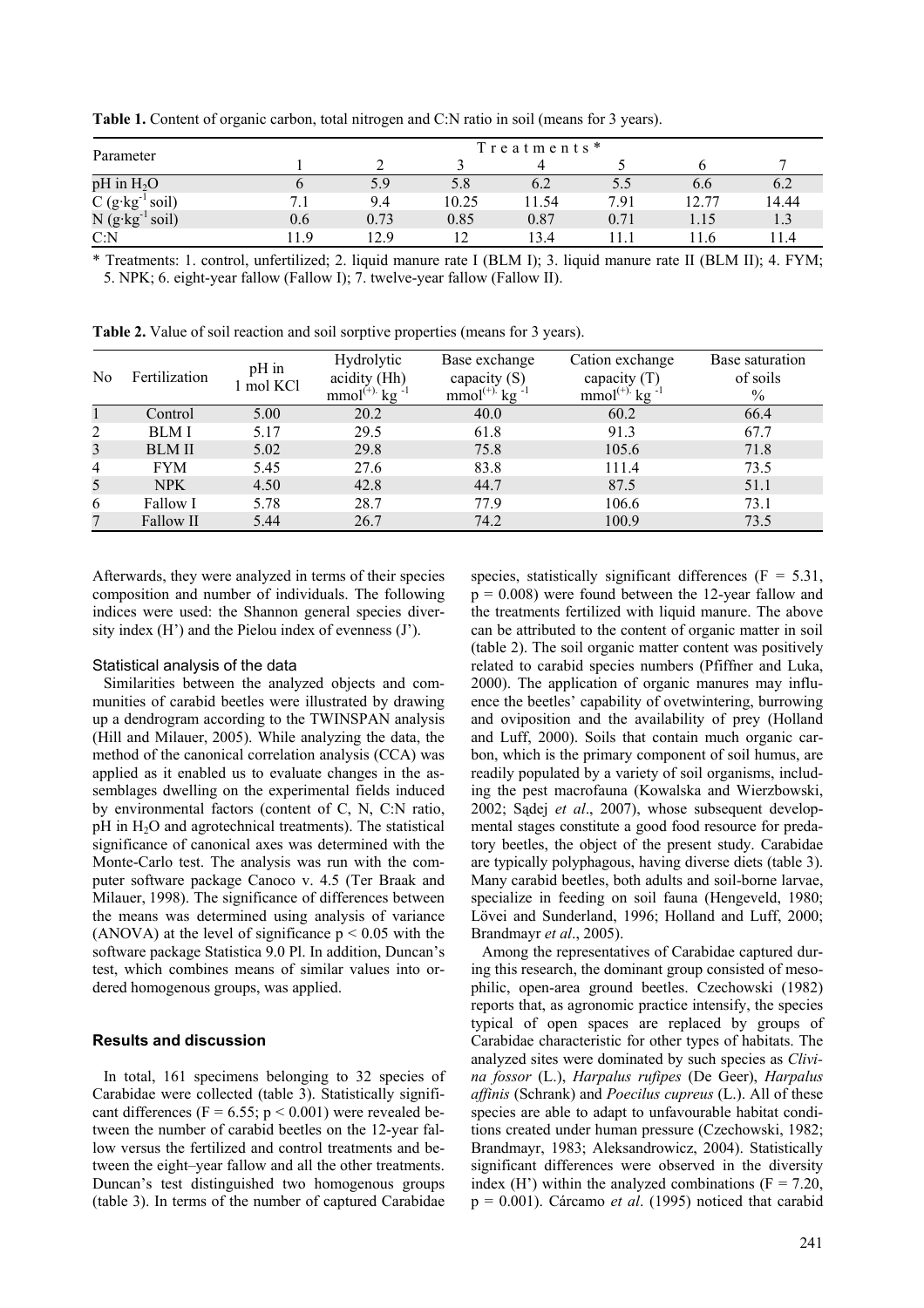|                                                    | Abbrev.   | Treatments       |                         |                  |                          |                  |                  |                  |
|----------------------------------------------------|-----------|------------------|-------------------------|------------------|--------------------------|------------------|------------------|------------------|
| Species                                            |           | 1                | $\overline{\mathbf{c}}$ | $\mathfrak{Z}$   | $\overline{\mathcal{A}}$ | 5                | 6                | 7                |
| Amara apricaria (Paykull 1790) * S                 | A apr     | $\overline{0}$   | $\overline{1}$          | $\overline{0}$   | $\overline{0}$           | $\overline{0}$   | $\overline{1}$   | $\overline{0}$   |
| Amara bifrons (Gyllenhal 1810) * S                 | A bifr    | $\boldsymbol{0}$ | $\boldsymbol{0}$        | $\mathbf{1}$     | $\boldsymbol{0}$         | $\overline{2}$   | $\mathbf{1}$     | $\boldsymbol{0}$ |
| Amara communis (Panzer 1797) * S                   | A com     | $\boldsymbol{0}$ | $\overline{0}$          | $\mathbf{1}$     | $\overline{0}$           | $\mathbf{1}$     | $\mathbf{1}$     | $\mathbf{0}$     |
| Amara familiaris (Duftschmid 1812) * S             | A fami    | $\boldsymbol{0}$ | $\boldsymbol{0}$        | $\boldsymbol{0}$ | $\theta$                 | $\mathbf{0}$     | 4                | $\boldsymbol{0}$ |
| Amara municipalis (Duftschmid 1812) * S            | A muni    | $\boldsymbol{0}$ | $\overline{0}$          | $\mathbf{0}$     | $\boldsymbol{0}$         | $\mathbf{0}$     | $\mathbf{1}$     | $\mathbf{1}$     |
| Amara plebeja (Gyllenhal 1810) * S                 | A pleb    | $\boldsymbol{0}$ | $\overline{0}$          | $\boldsymbol{0}$ | $\overline{0}$           | $\boldsymbol{0}$ | $\theta$         | 1                |
| Anchomenus dorsalis (Pontoppidan 1763) P S         | Anch dor  | $\boldsymbol{0}$ | $\boldsymbol{0}$        | $\boldsymbol{0}$ | $\mathbf{1}$             | $\boldsymbol{0}$ | $\boldsymbol{0}$ | $\boldsymbol{0}$ |
| Anisodactylus binotatus (F. 1787) * S              | Ani bino  | $\mathbf{0}$     | $\boldsymbol{0}$        | $\boldsymbol{0}$ | $\boldsymbol{0}$         | $\mathbf{0}$     | $\mathbf{1}$     | $\overline{2}$   |
| Asaphidion flavipes (L. 1761) P S                  | Asa flavi | $\boldsymbol{0}$ | $\overline{0}$          | $\boldsymbol{0}$ | $\mathbf{0}$             | $\boldsymbol{0}$ | $\mathbf{0}$     | $\,1$            |
| Badister bullatus (Schrank 1798) P S               | Bad bull  | $\boldsymbol{0}$ | $\mathbf{0}$            | $\boldsymbol{0}$ | $\theta$                 | $\mathbf{1}$     | 4                | $\overline{2}$   |
| Badister lacertosus Sturm 1815 P S                 | Bad lace  | $\boldsymbol{0}$ | $\theta$                | $\boldsymbol{0}$ | $\overline{0}$           | $\mathbf{1}$     | $\overline{3}$   | $\overline{2}$   |
| Bembidion lampros (Herbst 1784) P S                | Be lamp   | $\boldsymbol{0}$ | $\boldsymbol{0}$        | $\boldsymbol{0}$ | $\boldsymbol{0}$         | $\mathbf{1}$     | $\boldsymbol{0}$ | $\overline{3}$   |
| Bembidion properans (Stephens 1828) P S            | Be pro    | $\boldsymbol{0}$ | $\overline{0}$          | $\boldsymbol{0}$ | $\mathbf{1}$             | $\mathbf{1}$     | $\mathbf{0}$     | $\overline{2}$   |
| Bradycellus harpalinus (Audinet-Serville 1821) * W | Bra harp  | $\boldsymbol{0}$ | $\boldsymbol{0}$        | $\boldsymbol{0}$ | $\boldsymbol{0}$         | $\boldsymbol{0}$ | $\mathbf{1}$     | $\boldsymbol{0}$ |
| Calathus melanocephalus (L. 1758) P W              | Cal mela  | $\boldsymbol{0}$ | $\overline{0}$          | $\mathbf{0}$     | $\mathbf{0}$             | $\mathbf{1}$     | $\mathbf{1}$     | $\boldsymbol{0}$ |
| Carabus granulatus L. 1758 P S                     | Ca granu  | $\boldsymbol{0}$ | $\boldsymbol{0}$        | $\boldsymbol{0}$ | $\overline{c}$           | $\boldsymbol{0}$ | $\overline{2}$   | 1                |
| Clivina fossor (L. 1758) P S                       | Cliv fos  | $\mathbf 1$      | 5                       | $\mathbf{1}$     | $\overline{2}$           | 6                | 5                | $\overline{2}$   |
| Dicheirotrichus rufithorax (Sahlberg 1827) * S     | Dich ruf  | $\boldsymbol{0}$ | 0                       | $\boldsymbol{0}$ | $\boldsymbol{0}$         | $\boldsymbol{0}$ | $\boldsymbol{0}$ | $\overline{2}$   |
| Dyschirius globosus Herbst 1784 P S                | Dis glo   | $\boldsymbol{0}$ | $\overline{0}$          | $\mathbf{0}$     | $\overline{0}$           | $\mathbf{0}$     | $\mathbf{0}$     | $\overline{4}$   |
| Harpalus affinis (Schrank 1781) * S                | H affi    | $\mathbf{1}$     | $\overline{2}$          | $\boldsymbol{0}$ | $\mathbf{1}$             | $\mathbf{0}$     | 1                | $\overline{2}$   |
| <i>Harpalus rubripes</i> (Duftschmid 1812) * S     | H rub     | $\overline{2}$   | $\boldsymbol{0}$        | $\boldsymbol{0}$ | $\boldsymbol{0}$         | $\mathbf{1}$     | $\boldsymbol{0}$ | $\overline{2}$   |
| Harpalus rufipes (De Geer 1774) * W                | H ruf     | $\boldsymbol{0}$ | $\boldsymbol{0}$        | $\boldsymbol{0}$ | $\overline{4}$           | $\mathbf{1}$     | 8                | 10               |
| Loricera pilicornis (F. 1775) P S                  | Lo pil    | $\boldsymbol{0}$ | $\overline{0}$          | $\mathbf{1}$     | $\overline{0}$           | $\mathbf{0}$     | $\overline{0}$   | $\boldsymbol{0}$ |
| Nebria brevicollis (F. 1792) P W                   | Ne brevi  | $\mathbf{0}$     | $\boldsymbol{0}$        | $\boldsymbol{0}$ | $\boldsymbol{0}$         | $\mathbf{0}$     | 1                | $\overline{2}$   |
| Ophonus rufibarbis (F. 1792) ** W                  | Oph ruf   | $\boldsymbol{0}$ | $\overline{0}$          | $\boldsymbol{0}$ | $\mathbf{1}$             | $\boldsymbol{0}$ | $\mathbf{0}$     | $\overline{2}$   |
| Panagaeus bipustulatus (F. 1775) P S               | Pan bipu  | $\boldsymbol{0}$ | $\mathbf{1}$            | $\mathbf{1}$     | $\boldsymbol{0}$         | $\boldsymbol{0}$ | $\mathbf{1}$     | $\overline{4}$   |
| Poecilus cupreus (L. 1758) P S                     | Po cupr   | $\boldsymbol{0}$ | $\mathbf{1}$            | $\overline{c}$   | $\overline{2}$           | $\mathbf{0}$     | $\mathbf{1}$     | $\mathbf{0}$     |
| Poecilus versicolor (Sturm 1824) P S               | Po ver    | $\boldsymbol{0}$ | $\mathbf{1}$            | $\boldsymbol{0}$ | $\boldsymbol{0}$         | $\boldsymbol{0}$ | $\boldsymbol{0}$ | $\boldsymbol{0}$ |
| Pterostichus melanarius (Illiger 1798) P W         | Pt mela   | $\boldsymbol{0}$ | $\overline{0}$          | $\overline{2}$   | $\mathbf{1}$             | $\overline{2}$   | $\mathbf{0}$     | $\overline{4}$   |
| Pterostichus strenuus (Panzer 1797) P S            | Pt stre   | $\boldsymbol{0}$ | $\theta$                | $\mathbf{0}$     | $\theta$                 | $\mathbf{1}$     | 8                | $\overline{4}$   |
| Pterostichus vernalis (Panzer 1796) P S            | Pt ver    | $\boldsymbol{0}$ | $\boldsymbol{0}$        | $\mathbf{0}$     | $\boldsymbol{0}$         | $\mathbf{0}$     | $\mathbf{1}$     | $\boldsymbol{0}$ |
| Syntomus truncatellus (L. 1761) P S                | Syn tru   | $\boldsymbol{0}$ | $\theta$                | $\boldsymbol{0}$ | 1                        | $\mathbf{1}$     | $\boldsymbol{0}$ | $\boldsymbol{0}$ |
| Trechus quadristriatus (Schrank 1781) P W          | Tre qua   | $\boldsymbol{0}$ | $\boldsymbol{0}$        | $\boldsymbol{0}$ | $\mathbf{0}$             | $\boldsymbol{0}$ | $\overline{2}$   | $\mathbf{0}$     |
| No of individuals                                  |           | $4^{\mathrm{a}}$ | 11 <sup>a</sup>         | 9 <sup>a</sup>   | 16 <sup>a</sup>          | 20 <sup>a</sup>  | 48 <sup>b</sup>  | $53^b$           |
| No of species                                      |           | $3^a$            | $6^{\mathrm{a}}$        | $7^{\mathrm{a}}$ | $10^a$                   | 13 <sup>a</sup>  | 20 <sup>b</sup>  | 20 <sup>b</sup>  |
| Standard deviation                                 |           | 0.58             | 1.16                    | 1.73             | 0.58                     | 5.03             | 8.66             | 5.51             |
| Standard error                                     |           | 0.33             | 0.67                    | 1.00             | 0.33                     | 2.91             | 5.00             | 3.18             |
| Shannon - Weaver H' Log Base 2,718                 |           | 1.04             | 1.54                    | 1.89             | 2.17                     | 2.32             | 2.65             | 2.79             |
| Pielou J'                                          |           | 0.95             | 0.86                    | 0.97             | 0.94                     | 0.90             | 0.89             | 0.93             |

**Table 3.** Species composition, number of specimens, biological features and biodiversity indices for the Carabidae communities on treatments.

Treatments: 1. control, unfertilized; 2. liquid manure rate I (BLM I); 3. liquid manure rate II (BLM II); 4. FYM; 5. NPK; 6. eight-year fallow (Fallow I); 7. twelve-year fallow (Fallow II); a, b - homogenous groups (Duncan's test), values in rows designated with the same letter do not differ statistically; \* partly phytophagous, P zoophagous,  $**$  pure seed feeder, S = summer larvae, W = winter larvae.

diversity was higher where agronomic inputs were reduced, especially among autumn species with winter larvae, which are highly sensitive to tillage and further agricultural practices. The highest values of the Shannon index H' were recorded for the samples taken from the fallows, where they reached 2.65 (eight-year fallow) and 2.79 (twelve-year fallow) (table 3). These are quite high values of the H' index, but close to the ones determined by other authors who investigated similar habitats. Huruk (2002), who studied one-year crop plantations, reported the values of H' within the range of 2.39 - 3.10. Kosewska *et al*. (2009), who investigated the factors which affected carabids dwelling on cereal crop fields, noted the values of H' equal 1.77 on a wheat field and 2.27 on a triticale field. The Shannon index has higher values when a community is more speciose and when the abundance of individuals is more evenly distributed among species. The diversity index in our study was also related to the organic carbon content, reaction and sorption properties of soil. The value of H' was higher for the plots richer in organic matter and nutrients, with a higher pH value. Beside the fallow fields, the treatments fertilized with NPK and FYM were quite conspicuous as the value of the Shannon index calcu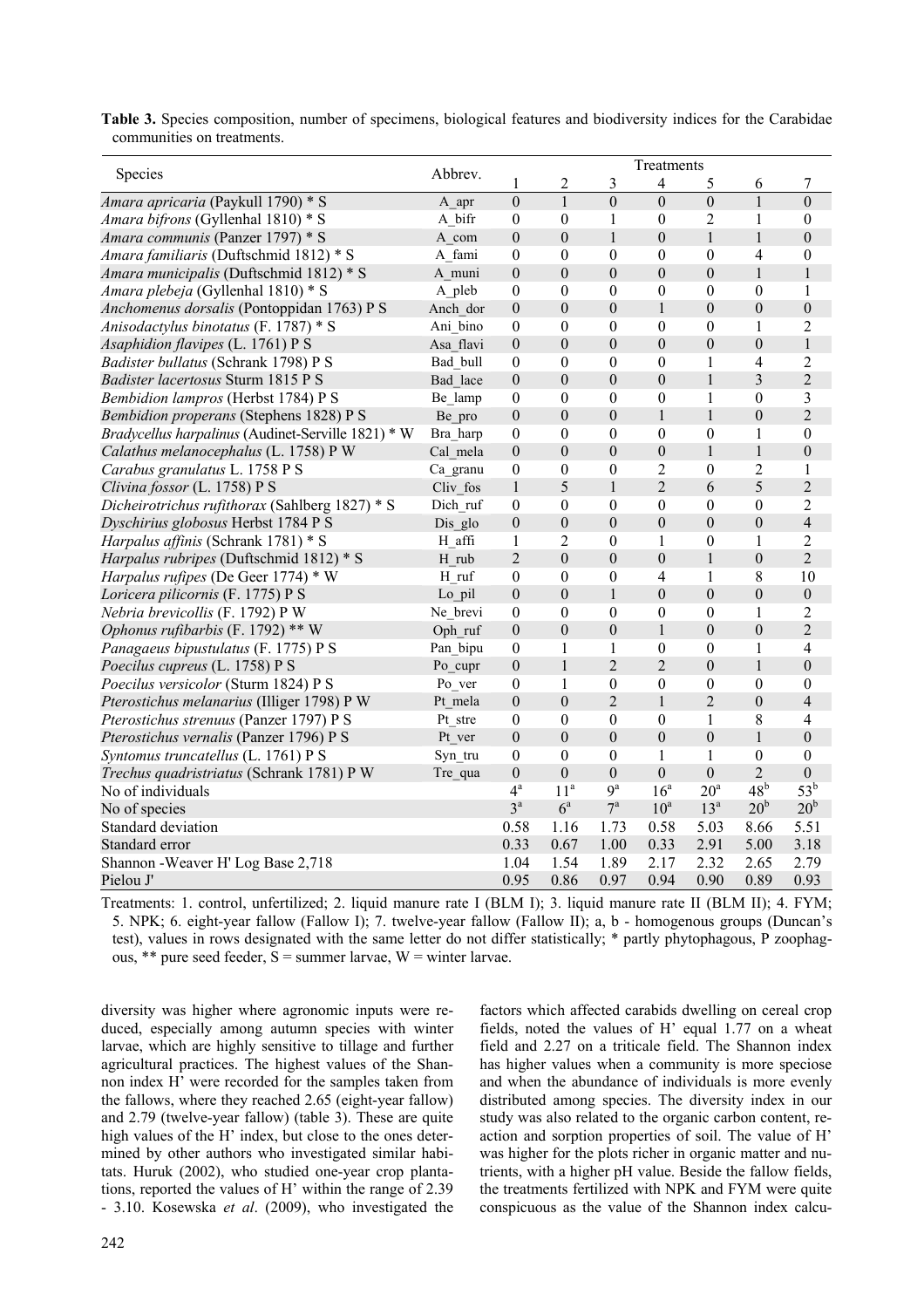lated for those plots was 2.32 and 2.17, respectively. Zhang *et al*. (1997) noticed no difference for *H. rufipes* between fields treated with organic and inorganic fertilizer. In the present study, the result of our calculations of this index for the eight-year fallow was somewhat blurred (table 3) by the frequent appearance of the forest, hygrophilous species *Pterostichus strenuus* (Panzer), which most probably migrated in search for food from some trees near the fallow field, undisturbed by man.

The similarities and differences between the analyzed treatments and communities of Carabidae are presented in the form of a dendrogram (figure 3). The first division is where two branches are distinctly separated, such as the fallow and the cultivated fields, and the differentiating species is *Amara municipalis* (Duftschmid). The second division distinguishes between the control treatment and the one fertilized with liquid manure in a dose providing the same amount of total nitrogen as FYM. The species *Pterostichus melanarius* (Illiger) was identified as the characteristic element of the fauna dwelling on these two plots. The dendrogram shows very clearly how all the other assemblages of Carabidae are shaped depending on what fields they populate. The observations could indicate that habitats with similar concentrations of organic carbon, total nitrogen and values of the sorptive complex (table 2) form distinct groups, thereby implying the important role of these soil properties on the presence of carabid beetles. However, the authors

did not study the effect of other important factors which influence the formation of Carabidae communities. The species composition of carabid beetles communities depends on many factors, including the way the soil is managed for agricultural production and types of crops, pesticide application, microclimatic changes etc. (Thiele, 1977; Holland and Luff, 2000; Scheu, 2001; Shah *et al*., 2003; Holland and Reynolds, 2003; Aviron *et al*., 2005; Birkhofer *et al*., 2008b; Flohre *et al*., 2011).

In order to illustrate changes which occurred in the Carabidae assemblages on the analyzed fields, as affected by various factors, the canonical correspondence analysis (CCA) method was applied. The Monte Carlo test that followed demonstrated the statistical significance for all canonical axes ( $p = 0.018$ ) (table 4). The diagram of the CCA analysis shows that agronomic treatments, which were correlated with ordination axis I, proved to be statistically significant in terms of the changes induced on the carabid communities (figure 4).

The fertilized treatments also appeared on the righthand side of the ordination diagram. The presence of the following species was correlated with these variables: *Anchomenus dorsalis* (Pontoppidan)*, Syntomus truncatellus* (L.)*, Poecilus versicolor* (Sturm), *Loricera pilicornis* (F.), *H. affinis*, *P. cupreus*, *C. fossor*. The content of organic carbon and total nitrogen in soil as well as soil pH were negatively correlated with the above variables. In turn, the organic C content and total N in soil



**Figure 3.** The dendrogram acc. to TWINSPAN classification for the treatments and the assemblages of ground beetles on the analyzed treatments. For each division, own values (λ) and characteristic species (*Pt\_mel* – *Pterostichus melanarius*; *Am\_muni* – *Amara municipalis*) are given.

**Table 4.** Results of the Monte Carlo test for the CCA diagram canonical axes.

| Test of the significance of 1 <sup>st</sup> canonical axis: own values = $0.348$ |  |  |  |  |  |
|----------------------------------------------------------------------------------|--|--|--|--|--|
| $F$ -ratio = 0.300                                                               |  |  |  |  |  |
| P-value = $0.3500$                                                               |  |  |  |  |  |
| Test of the significance of all axes $= 1.297$                                   |  |  |  |  |  |
| $F$ -ratio = 1.245                                                               |  |  |  |  |  |
| P-value $= 0.0180$                                                               |  |  |  |  |  |
|                                                                                  |  |  |  |  |  |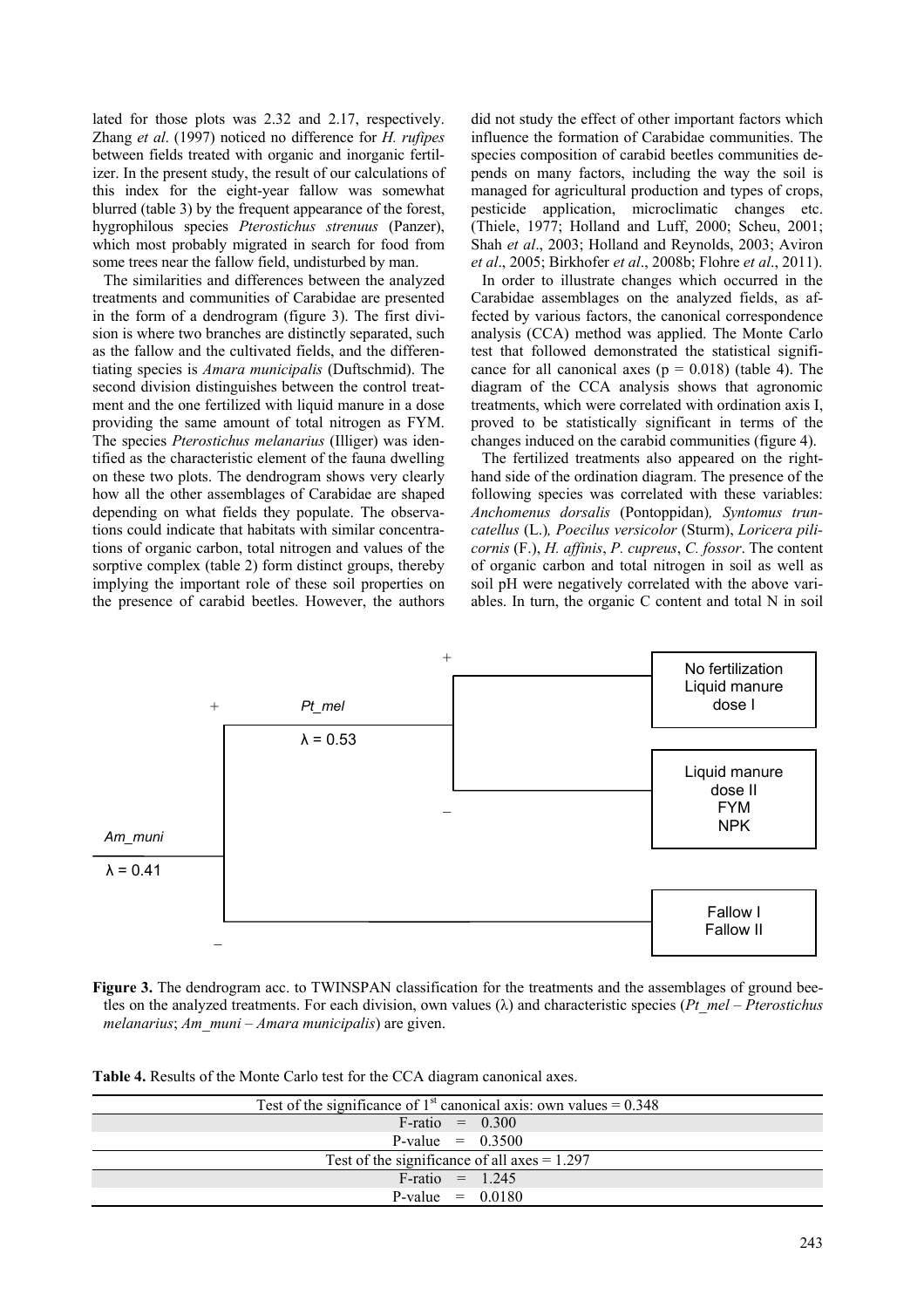

**Figure 4.** The ordination diagram of the canonical correlation analysis (CCA) for assemblages of Carabidae on the analyzed treatments (Species abbreviations are given in table 3, environmental variables (arrows) and names of treatments see in methods).

were positively correlated with the presence of *Anisodactylus binotatus* (F.) and *Nebria brevicollis* (F.), whereas the occurrence of *Badister lacertosus* Sturm, *Badister bullatus* (Schrank) and *P. strenuus* was positively correlated with the soil reaction. Kuperman (1996) reports that high soil pH is closely connected with the abundance and richness of carabid populations. Nietupski *et al*. (2010) found out that a decreasing pH gradient of mucky, peat-muck and peat soil was correlated with a decrease in the number of Carabidae specimens only slightly sensitive to changing moisture conditions (mesophilic ones), which were being replaced by hygrophilic species. In contrast, an increasingly acid reaction of soil stimulated a rise in the number of zoophytophagous beetles at the expense of predatory individuals. The effect of soil pH on the biodiversity of ground beetles assemblages has been confirmed by the results of our tests concerning the fallow fields. The second canonical axis was found to correspond with the analyzed fallows. However, it is quite evident that the two fallows were populated by two distinctly different communities, with different characteristic species. Thus, it is possible to indicate that long-term land fallowing creates a chance for the development of different ground beetles. On the eight-year fallow field, they included: *Bradycellus harpalinus* (Audinet-Serville), *Trechus quadristriatus* (Schrank), *Pterostichus vernalis* (Panzer) and *Amara familiaris* (Duftschmid). The species which were positively correlated with the twelve-year fallow fields were *Dischirius globosus* (Herbst), *Dicheirotrichus rufithorax* (Sahlberg), *Amara plebeja* (Gyllenhal) and *Asaphidion flavipes* (L.).

## **Conclusions**

The type of land management has a considerable impact on Carabidae. In the agricultural biocenosis, these beetles prefer fallow farmland, which was evidenced by the highest number of carabid individuals and species found on the two fallow fields we examined. In this study, it has also been demonstrated that the treatments with a higher organic carbon and total nitrogen content are characterized by a higher species diversity of Carabidae. The dendrogram of similarities indicates that separate communities of ground beetles tend to be shaped depending on the land management types. Another significant factor that affected communities of ground beetles consisted in fertilization management.

#### **Acknowledgements**

We thank Robert Rozmysłowicz for help in collecting materials.

# **References**

- ALEKSANDROWICZ O. R., 2004.- Biegaczowate (Carabidae), pp. 28-42. In: *Fauna Polski – charakterystyka i wykaz gatunków* (BOGDANOWICZ W., CHUDZIAKA E., PILIPIUK I. I SKIBIŃSKA E.) vol. 1.- Muzeum i Instytut Zoologii PAN. Warszawa, Poland.
- ANDRESEN A., 1999.- Plant protection in spring cereal production with reduced tillage. Pest and beneficial insects.- *Crop protection*, 18: 651-657.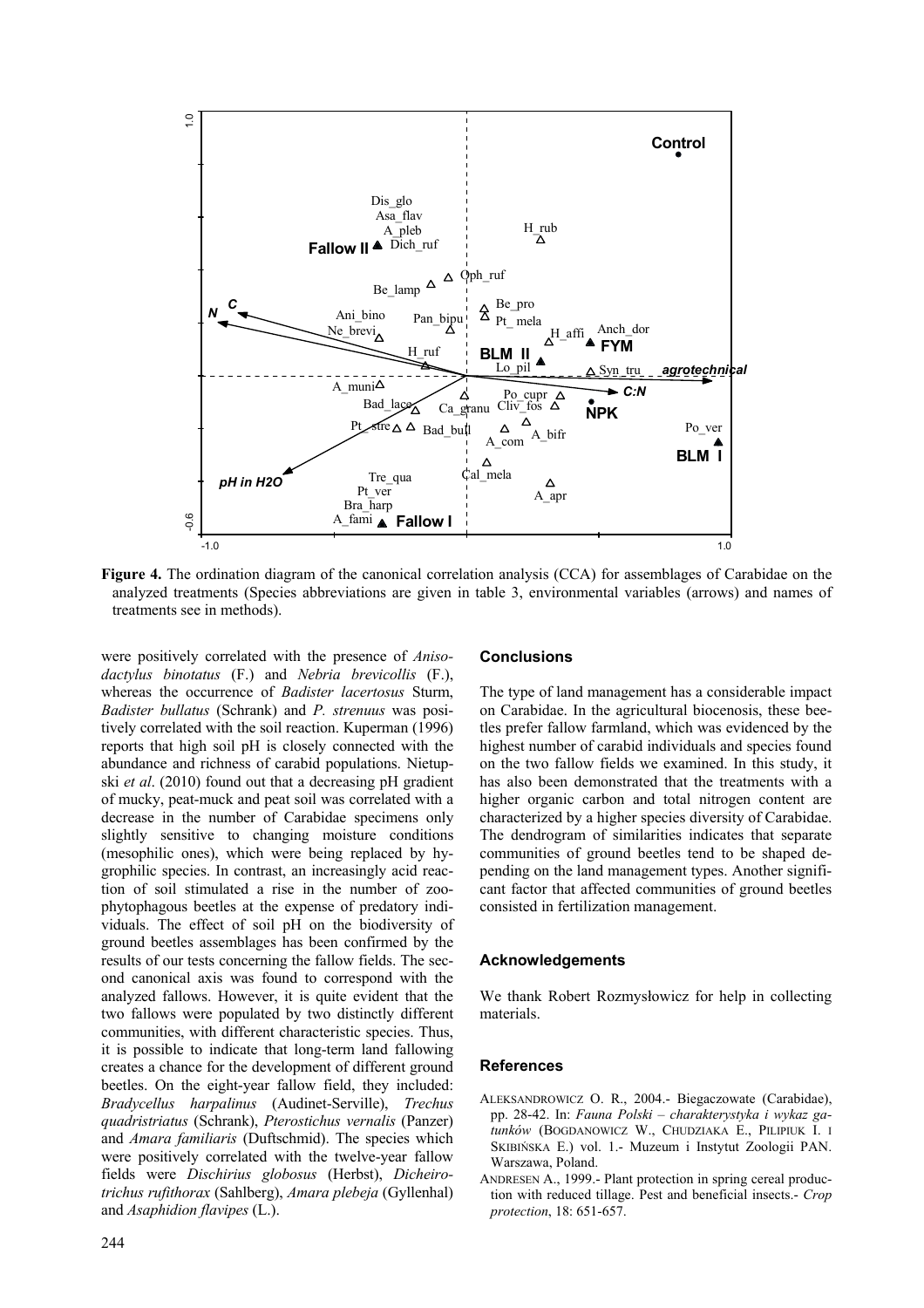AVIRON S., BUREL F., BAUDRY J., SCHERMANN N., 2005.- Carabid assemblages in agricultural landscapes: impacts of habitat features, landscape context at different spatial scales and farming intensity.- *Agriculture, Ecosystems and Environment*, 108: 205-217.

BEDNAREK R., DZIADOWIEC H., POKOJSKA U., PRUSINKIEWICZ Z., 2005.- *Badania ekologiczno- gleboznawcze*.- PWN, Warszawa, Poland.

- BIRKHOFER K., BEZEMER T. M., BLOEM J., BONKOWSKI M., CHRISTENSEN S., DUBOIS D., EKELUND F., FLIEΒBACH A., GUNST L., HEDLUND K., MÄDER P., MIKOLA J., ROBIN C., SETÄLÄ H., TATIN-FROUX F., VAN DER PUTTEN W. H., SCHEU S., 2008a.- Long-term organic farming fosters below and aboveground biota: Implications for soil quality, biological control and productivity.- *Soil Biology & Biochemistry*, 40: 2297-2308.
- BIRKHOFER K., FLIEßBACH A., WISE D. H., SCHEU S., 2008b.- Generalist predators in organically and conventionally managed grass-clover fields: implications for conservation biological control.- *Annals of Applied Biology*, 153: 271-280.
- BRANDMAYR P., 1983.- Entomocenosi come indicatori delle modificazioni antropiche del paesaggio e pianificazione del territorio: esempi basati sullo studio di popolamenti a Coleotteri Carabidi, pp. 263-283. In: *Atti 12 Congresso Nazionale Italiano di Entomologia*, 5-9 November 1980, Roma, Italy.
- BRANDMAYR P., ZETTO T., PIZZOLOTTO R., 2005.- *I coleotteri carabidi per la valutazione ambientale e la conservazione della biodiversità. Manuale operativo*.- Manuali e linee guida 34, APAT, Roma, Italy.
- CÁRCAMO H. A., NIEMELÄ J., SPENCE J. R., 1995.- Farming and ground beetles: effects of agronomic practice on populations and community structure.- *Canadian Entomologist*, 127: 123-140.
- COTES B., CASTRO J., CÁRDENAS M., CAMPOS M., 2009.- Responses of epigeal beetles to the removal of weed cover crops in organic olive orchards.- *Bulletin of Insectology*, 62  $(1): 47-52.$
- CZECHOWSKI W., 1982. Occurrence of Carabids (Coleoptera, Carabidae) in the urban greenery of Warsaw according to the land utilization and cultivation.- *Memorabilia Zoologica*, 39: 3-108.
- DROZD J., LICZNAR M., LICZNAR S., WEBER J., 2002.- *Gleboznawstwo z elementami mineralogii i petrografii*.- UP, Wrocław, Poland.
- FLOHRE A., FISCHER C., AAVIK T., BENGTSSON J., BERENDSE F., BOMMARCO R., CERYNGIER P., CLEMENT L. W., DENNIS C., EGGERS S., EMMERSON M., GEIGER F., GUERRERO I., HAWRO V., INCHAUSTI P., LIIRA J., MORALES M. B., ONATE J. J., PÄRT T., WEISSER W. W., WINQVIST C., THIES C., TSCHARNTKE T., 2011.- Agricultural intensification and biodiversity partitioning in European landscapes comparing plants, carabids and birds.- *Ecological Applications*, 21 (5): 1772-1781.
- FOLGARAIT P. J., THOMAS F., DESJARDINS T., GRIMALDI M., TAYASU I., CURMI P., LAVELLE P. M., 2003.- Soil properties and macrofauna community in abandoned irrigated rice fields of northeastern Argentina.- *Biology and Fertility of Soils*, 38: 349-357.
- GÓRNY M., 1968.- Synecological studies of the soil macroentomofauna in two different agricultural biotopes.- *Ekologia Polska*, 16 (20): 411-442.
- GÓRNY M., GRÜM L., 1981.- *Metody stosowane w zoologii gleby*.- PWN, Warszawa, Poland.
- GU Y., ZHANG L., DING S., QIN S., 2011.- The soil macrofaunal community structure under a long-term fertilization in wheat field.- *Acta Ecologica Sinica*, 31 (17): 4900-4906.
- HENGEVELD R., 1980.- Polyphagy, oligophagy and food specialization in ground beetles (Coleoptera, Carabidae).- *Netherlands Journal of Zoology*, 30 (4): 564-584.
- HILL M. O., MILAUER P. S., 2005.- *TWINSPAN for Windows version 2.3*.- Centre for Ecology and Hydrology & University of South Bohemia, Huntingdon & Ceske Budejovice.
- HOLLAND J. M., LUFF M. L., 2000.- The effects of agricultural practices on Carabidae in temperate agroecosystems.- *Integrated Pest Management Review*, 5: 109-129.
- HOLLAND J. M., REYNOLDS C. J. M., 2003.- The impact of soil cultivation on arthropod (Coleoptera and Araneae) emergence on arable land.- *Pedobiologia*, 47: 181-191.
- HŮRKA K., 1996.- *Carabidae of the Czech and Slovak Republics*.- Kabournek, Zlin, Czech Republic.
- HURUK S., 2002.- Biegaczowate (Coleoptera: Carabidae) w jednorocznych uprawach rolnych na glebach bielicowych.- *Roczniki Świętokrzyskie B*, 28: 39-52.
- JAWORSKA M., GOSPODAREK J., 2009.- Effect of magnesium on beneficial organisms.- *Journal of Elementology*, 14 (2): 257-263.
- KEITH A. M., BOOTS B., HAZARD C., NIECHOJ R., ARROYO J., BENDING G. D., BOLGER T., BREEN J., CLIPSON N., DOOHAN F. M., GRIFFIN C. T., SCHMIDT O., 2012.- Crox-taxa congruence, indicators and environmental gradients in soil under agricultural and extensive land management.- *European Journal of Soil Biology*, 49: 55-62.
- KOSEWSKA A., NIETUPSKI M., CIEPIELEWSKA D., SŁOMKA W., 2009.- Czynniki wpływające na struktury zgrupowań naziemnych biegaczowatych (Col., Carabidae) w wybranych uprawach zbóż.- *Progress in Plant Protection*, 49 (3): 1035-1046.
- KOTZE J. D., BRANDMAYR P., CASALE A., DAUFFY-RICHARD E., DEKONINCK W., KOIVULA M. J., LÖVEI G. L., MOSSAKOWSKI D., NOORDIJK J., PAARMANN W., PIZZOLOTTO R., SASKA P., SCHWERK A., SERRANO J., SZYSZKO J., TABOADA A., TURIN H., VENN S., VERMEULEN R., ZETTO T., 2011.- Forty years of carabid beetle research in Europe - from taxonomy, biology, ecology and population studies to bioindication, habitat assessment and conservation.- *Zookeys*, 100: 55-148.
- KOWALSKA J., WIERZBOWSKI Z., 2002.- Pędraki groźnymi szkodnikami roślin uprawnych.- *Ochrona Roślin*, 9: 18-20.
- KROMP B., 1999.- Carabid beetles in sustainable agriculture: a review of pest control efficacy, cultivation impact and enhancement.- *Agriculture, Ecosystems and Environment*, 74: 187-228.
- KUPERMAN R. G., 1996.- Relationships between soil properties and community structure of soil macroinvertebrates in oak-hickory forests along an acidic deposition gradient.- *Applied Soil Ecology*, 4: 125-137.
- LÖVEI G. L., SUNDERLAND K. D., 1996.- Ecology and behavior of ground beetles (Coleoptera: Carabidae).- *Annual Reviews of Entomology*, 41: 231-256.
- MROCZKOWSKI W., STUCZYŃSKI T., 2011.- Oznaczanie azotu ogólnego w glebach.- *LAB Laboratoria, Aparatura, Badania*, 16 (2): 23-24.
- NIEMELÄ J., KOTZE J., ASHWORTH A., BRANDMAYR P., DE-SENDER K., NEW T., PENEV L., SAMWAYS M., SPENCE J., 2000.- The search for common anthropogenic impacts on biodiversity: a global network.- *Journal of Insect Conservation*, 4: 3-9.
- NIETUPSKI M., SOWIŃSKI P., SĄDEJ W., KOSEWSKA A., 2010.- Content of organic C and pH of bog and post-bog soils versus the presence of ground beetles Carabidae in Stary Dwór near Olsztyn.- *Journal of Elementology*, 15 (3): 581-591.
- OPRYCHAŁOWA J., 1994.- Gleba jako środowisko życia owadów.- *Ochrona Roślin*, 9: 17-20.
- PAŁOSZ T., 1999.- Poletkowa ocena wpływu uwalniania biegaczowatych (*Carabidae*) na kondycję i uszkodzenia wybranych roślin warzywnych przez szkodniki.- *Progress in Plant Protection*, 39 (2): 410-412.
- PAWŁOWSKI J., 1974.- Chrząszcze Coleoptera, cz. XIX, zesz. 3b, Biegaczowate - Carabidae. Podrodziny Bembidinae, Trechinae.- In: *Klucze do oznaczania owadów Polski. Polskie Towarzystwo Entomologiczne*.